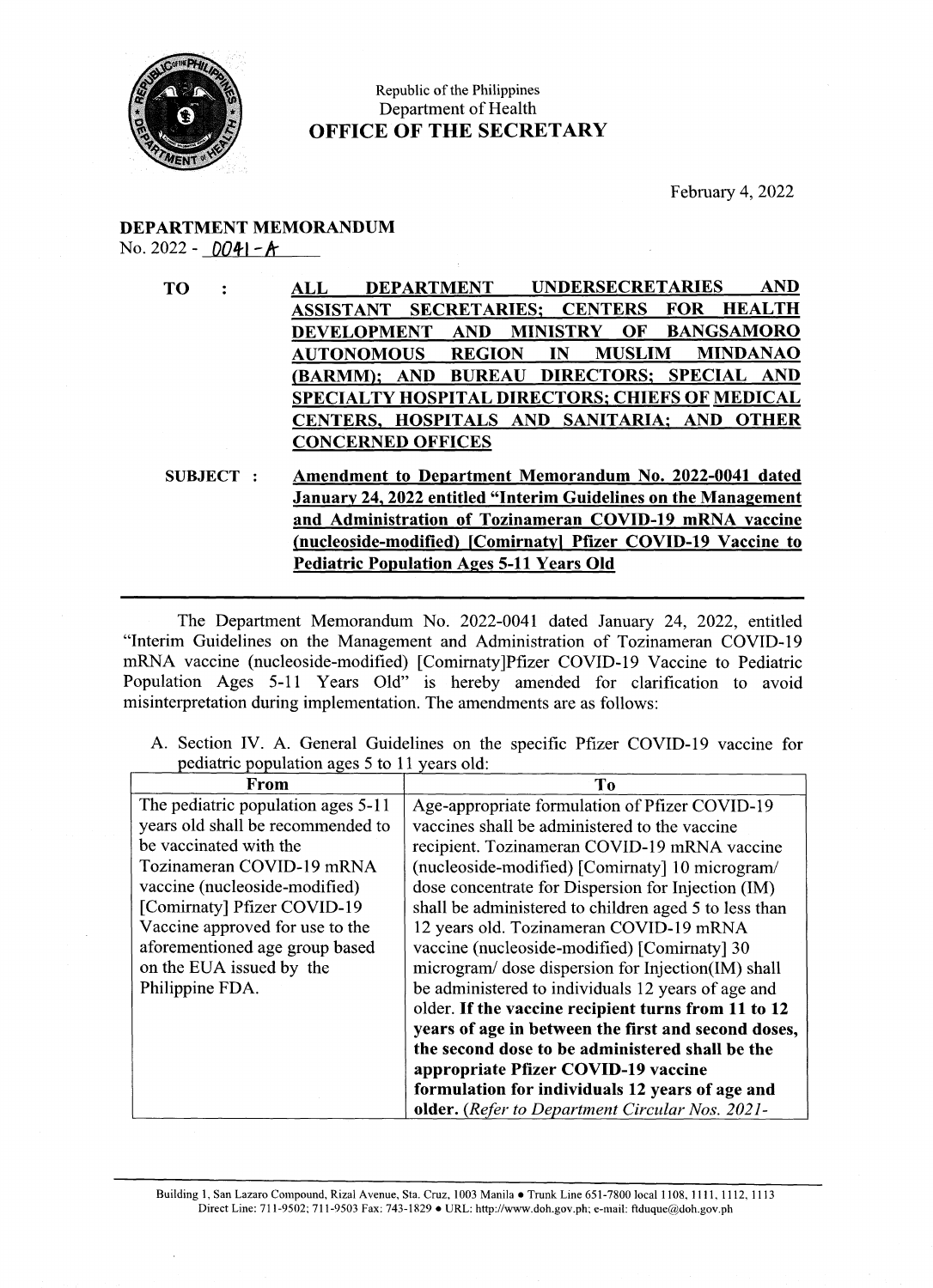| From | To                                                                                                     |
|------|--------------------------------------------------------------------------------------------------------|
|      | 0464, 2021-0464-A, 2021-0483 and other relevant<br>issuances for the pediatric population ages 12 - 17 |
|      | years old.)                                                                                            |

 $\hat{\mathbf{r}}$ 

 $\mathbf{r}$ 

B. Section V. Implementing Guidelines D. Vaccine Administration, Storage, Handling and Preparation No. <sup>3</sup> Shelf life and Storage:

| From                                                            | To                                                                                 |
|-----------------------------------------------------------------|------------------------------------------------------------------------------------|
| When stored at -90 $\rm{^{\circ}C}$ to -60 $\rm{^{\circ}C}$ , A | When stored at -90 $\rm{^{\circ}C}$ to -60 $\rm{^{\circ}C}$ , A 10-vial pack shall |
| 10-vial pack shall be thawed at $2^{\circ}C$                    | be thawed at $2^{\circ}$ C to $8^{\circ}$ C for four (4) hours. An                 |
| to $8^{\circ}$ C for four (4) hours. An                         | individual vial shall be thawed at room temperature                                |
| individual vial shall be thawed at                              | (up to 30°C) for 30 minutes. Once thawed, this may                                 |
| room temperature (up to $30^{\circ}$ C) for                     | be stored at $2^{\circ}$ to $8^{\circ}$ C for 10 weeks within the 9-               |
| 30 minutes. Once thawed, this may                               | month shelf life or based on the most updated                                      |
| be stored at 2° to 8°C for 10 weeks                             | <b>EUA from the FDA</b>                                                            |
| within the 6-month shelf life.                                  |                                                                                    |

C. Section V. Implementing Guidelines H.Vaccination Process No. 1. b on the documents to be presented in the registration area:

| From                                                                                                                                                                                       | T <sub>o</sub>                                                                                                                                                                                                                                |
|--------------------------------------------------------------------------------------------------------------------------------------------------------------------------------------------|-----------------------------------------------------------------------------------------------------------------------------------------------------------------------------------------------------------------------------------------------|
| b. The following documents shall                                                                                                                                                           | b. The following documents shall be presented in the                                                                                                                                                                                          |
| be presented in the registration                                                                                                                                                           | registration area (Refer to Annex A for list of proof                                                                                                                                                                                         |
| area (Refer to Annex A for list of                                                                                                                                                         | of filiation and valid identification cards):                                                                                                                                                                                                 |
| proof of filiation and valid                                                                                                                                                               |                                                                                                                                                                                                                                               |
| <i>identification cards)</i> :                                                                                                                                                             |                                                                                                                                                                                                                                               |
| i.<br>Proof of filiation or<br>relationship between the<br>child and the accompanying<br>adult or other supporting<br>document proving authority<br>to give informed consent or<br>assent. | i.<br>Proof of filiation or relationship between the<br>child and the accompanying adult or other<br>supporting document proving authority to give<br>informed consent.                                                                       |
| ii.<br>Valid identification cards.                                                                                                                                                         | ii.<br>Valid identification cards or other proof of<br>identity issued by the government, such as<br>but not limited to Barangay Certification,<br><b>COMELEC Certification and other</b><br>documents showing the identity of the<br>person. |

D. Section V. Implementing Guidelines H.Vaccination Process No. 4.C. on dilution of Pfizer COVID-19 vaccines for 5-11 years old: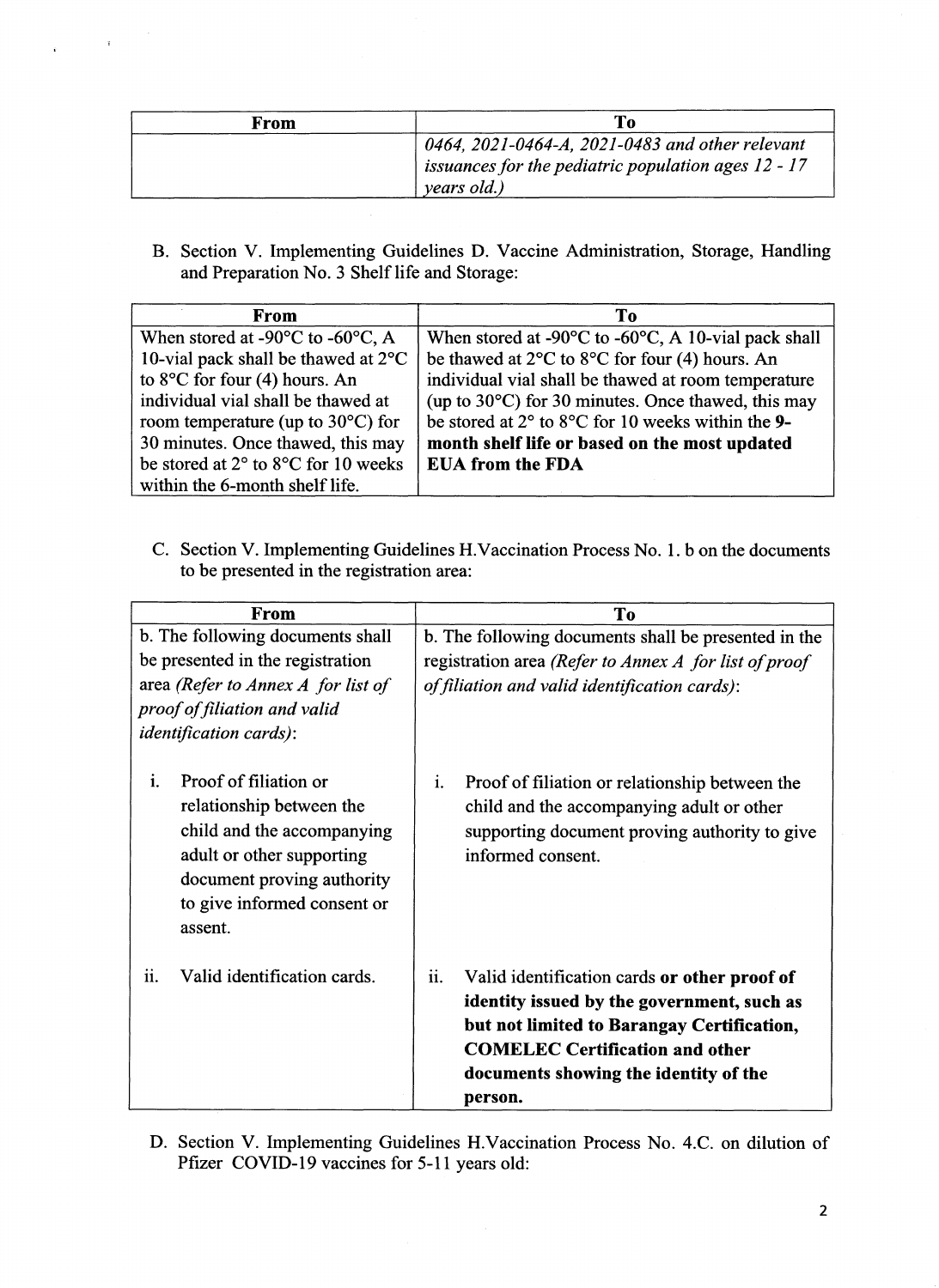| From                              | To                                                   |  |  |
|-----------------------------------|------------------------------------------------------|--|--|
| c. Dilution of Pfizer COVID-19    | c. Dilution of Pfizer COVID-19 vaccines for 5-11     |  |  |
| vaccines for 5-11 years old       | years old                                            |  |  |
| Once thawed, the vaccine<br>i.    | i.<br>Prior to dilution, allow the thawed vaccine    |  |  |
| shall be diluted in its           | to come to room temperature and gently               |  |  |
| original vial with 1.3 mL         | invert it 10 times. Do not shake. The                |  |  |
| sodium chloride 9 mg/mL           | thawed dispersion may contain white to               |  |  |
| $(0.9\%)$ solution for            | off-white opaque amorphous particles.                |  |  |
| injection, using a 21 gauge       | The thawed vaccine shall be diluted in its<br>ii.    |  |  |
| or narrower needle and            | original vial with 1.3 mL sodium chloride            |  |  |
| aseptic techniques.               | 9 mg/mL (0.9%) solution for injection,               |  |  |
| ii.<br>Equalize vial pressure     | using a 21 gauge or narrower needle and              |  |  |
| before removing the needle        | aseptic techniques.                                  |  |  |
| from the vial stopper by          | iii.<br>Equalize vial pressure before removing the   |  |  |
| withdrawing 1.3 mL air into       | needle from the vial stopper by withdrawing          |  |  |
| the empty diluent syringe.        | 1.3 mL air into the empty diluent syringe.           |  |  |
| Gently invert the diluted<br>iii. | Gently invert the diluted dispersion ten (10)<br>iv. |  |  |
| dispersion ten $(10)$ times.      | times. Do NOT shake.                                 |  |  |
| Do NOT shake.                     | The diluted vaccine shall come as a white to<br>V.   |  |  |
| The diluted vaccine shall<br>iv.  | off-white dispersion with no particulates            |  |  |
| come as a white to off-           | visible. Diluted vaccines shall NOT be used          |  |  |
| white dispersion with no          | if particulates or discolouration are present.       |  |  |
| particulates visible. Diluted     | The diluted vials shall be marked with the<br>vi.    |  |  |
| vaccines shall NOT be used        | appropriate date and time.                           |  |  |
| if particulates or                |                                                      |  |  |
| discolouration are present.       |                                                      |  |  |
| The diluted vials shall be<br>V.  |                                                      |  |  |
| marked with the appropriate       |                                                      |  |  |
| date and time.                    |                                                      |  |  |

 $\mathbf{r}$ 

 $\bar{\bf r}$ 

E. Section V. Implementing Guidelines K: Demand Generation and Communication on utilization of the Demand Generation playbook:

| <b>From</b>                                                                                                     | To                                                                                                                                                  |
|-----------------------------------------------------------------------------------------------------------------|-----------------------------------------------------------------------------------------------------------------------------------------------------|
| 1. LVOCs shall utilize the LGU                                                                                  | 1. LVOCs shall utilize print, broadcast, and                                                                                                        |
| Demand Generation playbook                                                                                      | digital collateral to ensure access of                                                                                                              |
| updated for pediatric COVID-                                                                                    | information, especially for vulnerable groups.                                                                                                      |
| 19 vaccination to update their                                                                                  | Both online and non-online platforms should                                                                                                         |
| microplans. LVOCs shall                                                                                         | be maximized to disseminate the materials                                                                                                           |
| provide bimonthly updates to                                                                                    | (https://bit.ly/ResbakunaKids 2022) for                                                                                                             |
| CHDs on their implementation,                                                                                   | pediatric vaccination to children, parents, and                                                                                                     |
| including social listening data                                                                                 | healthcare worker teams.                                                                                                                            |
| as prescribed in the playbook.                                                                                  |                                                                                                                                                     |
| CHDs shall provide bimonthly<br>2.<br>updates to Task Group Demand<br>Generation and<br>Communications (TG DGC) | CHDs shall provide bimonthly updates to Task<br>2.<br>Group Demand Generation and Communications<br>(TG DGC) on the progress of activities based on |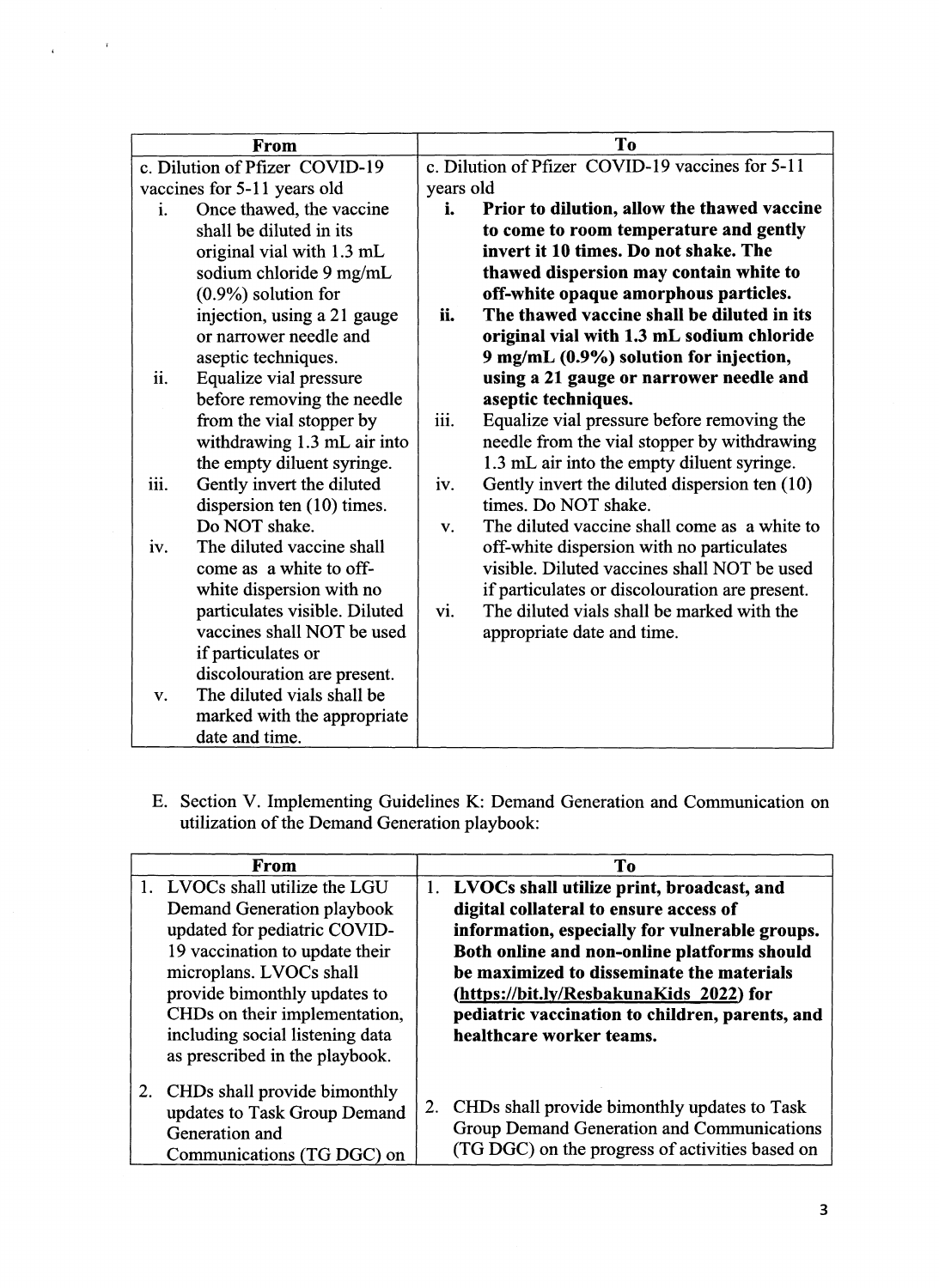| From                                                                                                                                                                                                                                        | To                                                                                                                                                                                                                                |
|---------------------------------------------------------------------------------------------------------------------------------------------------------------------------------------------------------------------------------------------|-----------------------------------------------------------------------------------------------------------------------------------------------------------------------------------------------------------------------------------|
| the progress of activities based<br>on microplans<br>CHDs shall ensure feedback<br>3.<br>mechanisms and social<br>listening by:<br>a. Reporting frequently asked<br>questions, misinformation,<br>and rumors weekly to the<br><b>TG DGC</b> | microplans<br>3. CHDs shall ensure feedback mechanisms and<br>social listening by:<br>a. Reporting frequently asked questions,<br>misinformation, and rumors weekly to the<br>TG DGC<br>b. Promoting the use of DOH's Katuwang na |
| b. Disseminating surveys and                                                                                                                                                                                                                | Impormasyon para sa Responsableng                                                                                                                                                                                                 |
| ensuring achievement of                                                                                                                                                                                                                     | Aksyon (KIRA) chatbot                                                                                                                                                                                                             |
| minimum respondents                                                                                                                                                                                                                         | (https://m.me/OfficialDOHgov) to ask                                                                                                                                                                                              |
| c. Promoting the use of                                                                                                                                                                                                                     | questions (Magtanong kay KIRA) and                                                                                                                                                                                                |
| DOH's Katuwang na                                                                                                                                                                                                                           | verify validity of information; and to                                                                                                                                                                                            |
| Impormasyon para sa                                                                                                                                                                                                                         | report both positive and negative feedback                                                                                                                                                                                        |
| Responsableng Aksyon                                                                                                                                                                                                                        | about their vaccination experience                                                                                                                                                                                                |
| (KIRA) chatbot                                                                                                                                                                                                                              | (Magreport kay KIRA)                                                                                                                                                                                                              |

| T <sub>o</sub><br>From<br>the progress of activities based<br>microplans<br>on microplans<br>3. CHDs shall ensure feedback<br>3. CHDs shall ensure feedback mechanisms and<br>mechanisms and social<br>social listening by:<br>listening by:<br>a. Reporting frequently asked questions,<br>a. Reporting frequently asked<br>misinformation, and rumors weekly to the<br>questions, misinformation,<br><b>TG DGC</b><br>and rumors weekly to the<br><b>TG DGC</b><br>Impormasyon para sa Responsableng<br>b. Disseminating surveys and<br>Aksyon (KIRA) chatbot<br>ensuring achievement of<br>(https://m.me/OfficialDOHgov) to ask<br>minimum respondents<br>questions (Magtanong kay KIRA) and<br>c. Promoting the use of<br>verify validity of information; and to<br>DOH's Katuwang na<br>Impormasyon para sa<br>about their vaccination experience<br>Responsableng Aksyon<br>(Magreport kay KIRA)<br>(KIRA) chatbot<br>1. b on additional protocols in getting assent/consent of the pediatric population:<br>From<br><b>To</b><br>4. In case of foundlings, abandoned,<br>4. In case of foundlings, abandoned, neglected or<br>neglected or abused children and<br>abused children and other children similarly<br>other children similarly situated,<br>situated, parental authority shall be entrusted in<br>parental authority shall be entrusted<br>in summary judicial proceedings to<br>homes, orphanages and similar institutions duly<br>heads<br>children's<br>of<br>homes,<br>accredited by the DSWD or its city/municipal<br>orphanages and similar institutions<br>counterparts. All applicable laws, rules,<br>duly accredited by the DSWD orits<br>proceedings, and issuances, such as but not<br>city/municipal counterparts.<br>observed under this provision.<br>5. In case the parent/guardian<br>Rescinded.<br>refuses to give consent to the<br>vaccination despite the desire and<br>willingness of the minor child to<br>have himself/herself vaccinated, or<br>there are no persons that may legally<br>exercise parental authority over the<br>child, the State may act as parens<br>patriae and give the necessary<br>consent. Therefore, the proper<br>officer representing the State as<br>parens patriae may sign the consent<br>form. In this regard, the DSWD or |  |  |
|------------------------------------------------------------------------------------------------------------------------------------------------------------------------------------------------------------------------------------------------------------------------------------------------------------------------------------------------------------------------------------------------------------------------------------------------------------------------------------------------------------------------------------------------------------------------------------------------------------------------------------------------------------------------------------------------------------------------------------------------------------------------------------------------------------------------------------------------------------------------------------------------------------------------------------------------------------------------------------------------------------------------------------------------------------------------------------------------------------------------------------------------------------------------------------------------------------------------------------------------------------------------------------------------------------------------------------------------------------------------------------------------------------------------------------------------------------------------------------------------------------------------------------------------------------------------------------------------------------------------------------------------------------------------------------------------------------------------------------------------------------------------------------------------------------------------------------------------------------------------------------------------------------------------------------------------------------------------------------------------------------------------------------------------------------------------------------------------------------------------------------------------------------------------------------------------------------------------------------------------------------------------------------------------------|--|--|
| b. Promoting the use of DOH's Katuwang na<br>report both positive and negative feedback<br>F. Annex A mentioned in Section V. Implementing Guidelines H. Vaccination Process No                                                                                                                                                                                                                                                                                                                                                                                                                                                                                                                                                                                                                                                                                                                                                                                                                                                                                                                                                                                                                                                                                                                                                                                                                                                                                                                                                                                                                                                                                                                                                                                                                                                                                                                                                                                                                                                                                                                                                                                                                                                                                                                      |  |  |
|                                                                                                                                                                                                                                                                                                                                                                                                                                                                                                                                                                                                                                                                                                                                                                                                                                                                                                                                                                                                                                                                                                                                                                                                                                                                                                                                                                                                                                                                                                                                                                                                                                                                                                                                                                                                                                                                                                                                                                                                                                                                                                                                                                                                                                                                                                      |  |  |
|                                                                                                                                                                                                                                                                                                                                                                                                                                                                                                                                                                                                                                                                                                                                                                                                                                                                                                                                                                                                                                                                                                                                                                                                                                                                                                                                                                                                                                                                                                                                                                                                                                                                                                                                                                                                                                                                                                                                                                                                                                                                                                                                                                                                                                                                                                      |  |  |
|                                                                                                                                                                                                                                                                                                                                                                                                                                                                                                                                                                                                                                                                                                                                                                                                                                                                                                                                                                                                                                                                                                                                                                                                                                                                                                                                                                                                                                                                                                                                                                                                                                                                                                                                                                                                                                                                                                                                                                                                                                                                                                                                                                                                                                                                                                      |  |  |
|                                                                                                                                                                                                                                                                                                                                                                                                                                                                                                                                                                                                                                                                                                                                                                                                                                                                                                                                                                                                                                                                                                                                                                                                                                                                                                                                                                                                                                                                                                                                                                                                                                                                                                                                                                                                                                                                                                                                                                                                                                                                                                                                                                                                                                                                                                      |  |  |
| summary judicial proceedings to heads of children's<br>limited to the ones issued by the DSWD, shall be                                                                                                                                                                                                                                                                                                                                                                                                                                                                                                                                                                                                                                                                                                                                                                                                                                                                                                                                                                                                                                                                                                                                                                                                                                                                                                                                                                                                                                                                                                                                                                                                                                                                                                                                                                                                                                                                                                                                                                                                                                                                                                                                                                                              |  |  |
|                                                                                                                                                                                                                                                                                                                                                                                                                                                                                                                                                                                                                                                                                                                                                                                                                                                                                                                                                                                                                                                                                                                                                                                                                                                                                                                                                                                                                                                                                                                                                                                                                                                                                                                                                                                                                                                                                                                                                                                                                                                                                                                                                                                                                                                                                                      |  |  |
|                                                                                                                                                                                                                                                                                                                                                                                                                                                                                                                                                                                                                                                                                                                                                                                                                                                                                                                                                                                                                                                                                                                                                                                                                                                                                                                                                                                                                                                                                                                                                                                                                                                                                                                                                                                                                                                                                                                                                                                                                                                                                                                                                                                                                                                                                                      |  |  |
|                                                                                                                                                                                                                                                                                                                                                                                                                                                                                                                                                                                                                                                                                                                                                                                                                                                                                                                                                                                                                                                                                                                                                                                                                                                                                                                                                                                                                                                                                                                                                                                                                                                                                                                                                                                                                                                                                                                                                                                                                                                                                                                                                                                                                                                                                                      |  |  |
|                                                                                                                                                                                                                                                                                                                                                                                                                                                                                                                                                                                                                                                                                                                                                                                                                                                                                                                                                                                                                                                                                                                                                                                                                                                                                                                                                                                                                                                                                                                                                                                                                                                                                                                                                                                                                                                                                                                                                                                                                                                                                                                                                                                                                                                                                                      |  |  |
|                                                                                                                                                                                                                                                                                                                                                                                                                                                                                                                                                                                                                                                                                                                                                                                                                                                                                                                                                                                                                                                                                                                                                                                                                                                                                                                                                                                                                                                                                                                                                                                                                                                                                                                                                                                                                                                                                                                                                                                                                                                                                                                                                                                                                                                                                                      |  |  |